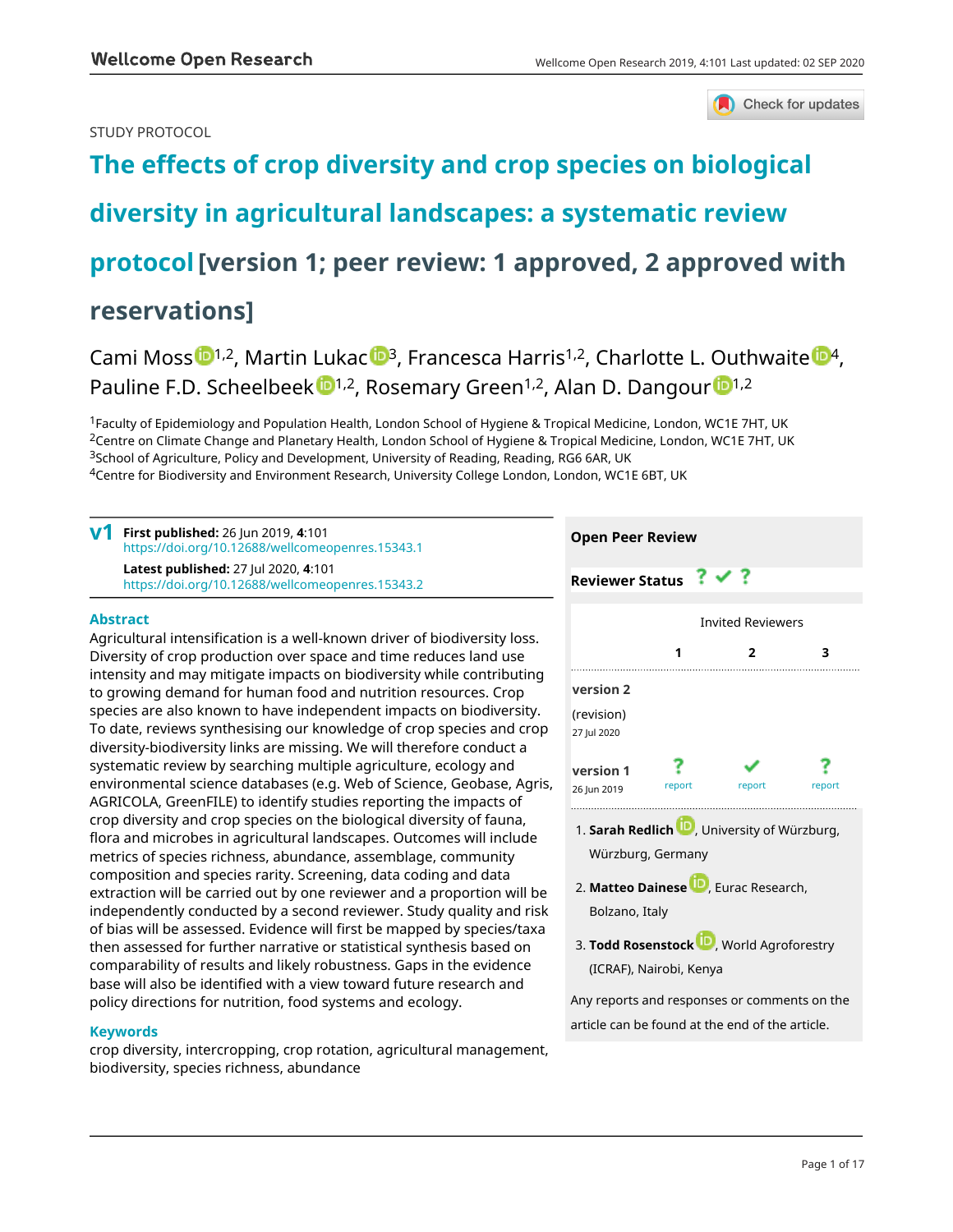#### **Corresponding author:** Cami Moss ([cami.moss@lshtm.ac.uk](mailto:cami.moss@lshtm.ac.uk))

**Author roles: Moss C**: Conceptualization, Methodology, Writing – Original Draft Preparation, Writing – Review & Editing; **Lukac M**: Methodology, Writing – Review & Editing; **Harris F**: Methodology, Writing – Review & Editing; **Outhwaite CL**: Project Administration, Writing – Review & Editing; **Scheelbeek PFD**: Methodology, Writing – Review & Editing; **Green R**: Methodology, Writing – Review & Editing; **Dangour AD**: Funding Acquisition, Methodology, Writing – Review & Editing

**Competing interests:** No competing interests were disclosed.

**Grant information:** This work was supported by the Wellcome Trust through an Our Planet, Our Health programme grant to the Sustainable and Healthy Food Systems (SHEFS) programme [205200 to ADD].

*The funders had no role in study design, data collection and analysis, decision to publish, or preparation of the manuscript.*

**Copyright:** © 2019 Moss C *et al*. This is an open access article distributed under the terms of the [Creative Commons Attribution License,](http://creativecommons.org/licenses/by/4.0/) which permits unrestricted use, distribution, and reproduction in any medium, provided the original work is properly cited.

**How to cite this article:** Moss C, Lukac M, Harris F *et al.* **The effects of crop diversity and crop species on biological diversity in agricultural landscapes: a systematic review protocol [version 1; peer review: 1 approved, 2 approved with reservations]** Wellcome Open Research 2019, **4**:101<https://doi.org/10.12688/wellcomeopenres.15343.1>

**First published:** 26 Jun 2019, **4**:101 <https://doi.org/10.12688/wellcomeopenres.15343.1>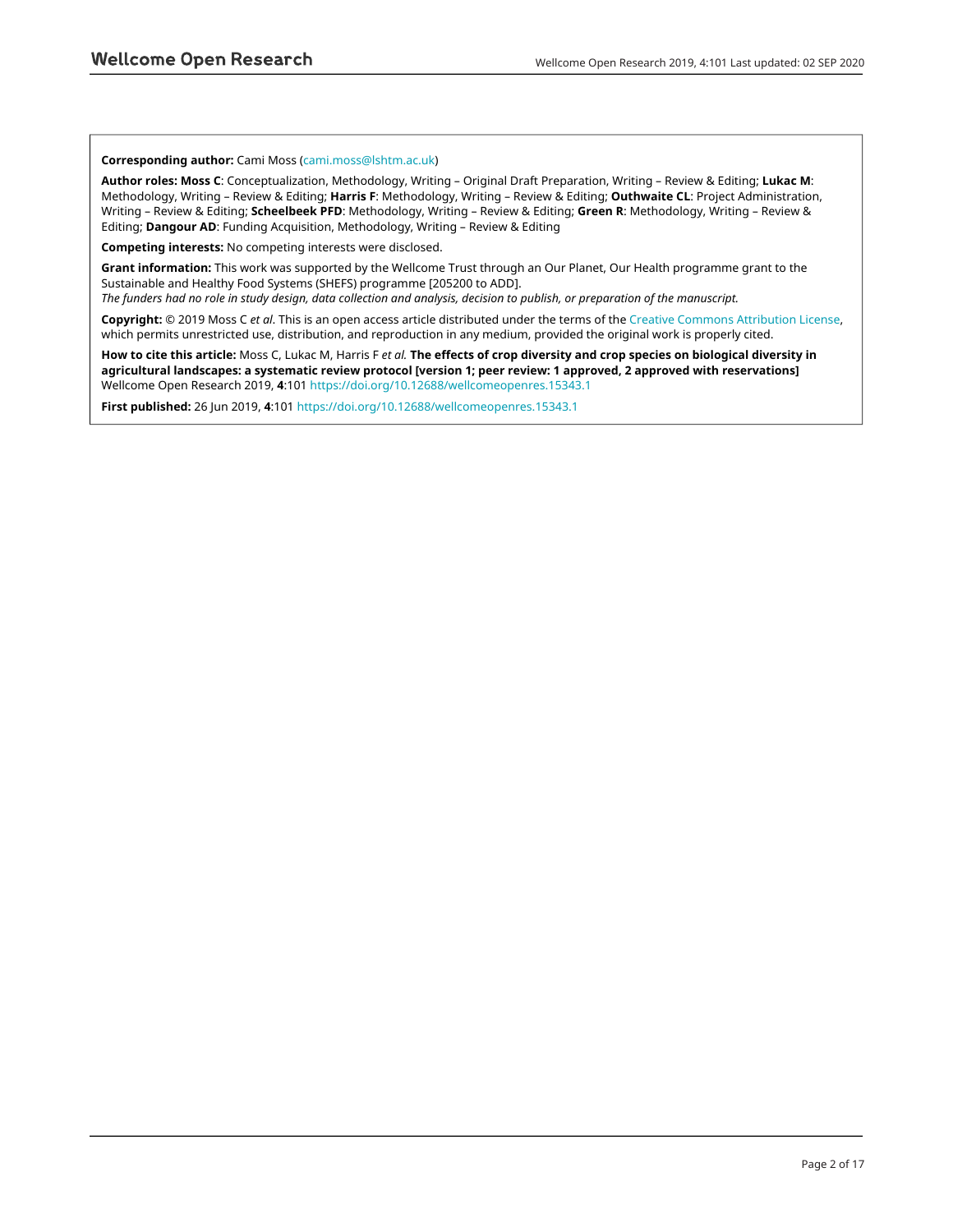### **1. Background**

Land use and land use change are recognised as the primary drivers of biodiversity loss. These factors, together with crop species and related management and production cycles, deter-mine the intensity of agricultural management<sup>[1](#page-6-0)</sup>. Agricultural intensification factors that have been well researched in relation to biodiversity include landscape heterogeneity $2-4$ , use of pesticides<sup>5-7</sup> and fertilisers<sup>8-10</sup>, and ploughing<sup>11,12</sup>. Crop diversification has been proposed as a management practice that may reduce some of the environmental impacts of modern farming related to fertiliser and pesticide use and therefore mitigate food production-biodiversity trade-offs $13$  – namely, that conventional high-input intensification of agricultural land use reduces conversion of natural habitats but also decreases biodiversity $14,15$ .

Crop diversity has spatial and temporal dimensions. Practices such as mixed cropping or intercropping characterise agricultural diversity in space. Rotation of crops, or the practice of growing different crops in the same field, rotated seasonally or annually, provides agricultural diversity over time. Increased crop diversity over both space and time is associated with improved soil health and pest control, decreased erosion, and increased nutrient cycling<sup>16</sup>. However, relationships between crop diversity and the biodiversity of flora, fauna and soil microbes are less clear and synthesis of the current literature may provide useful insights to help inform the debate on land use trade-offs related to future food production.

Differences in crop species are also known to have independent impacts on biodiversity, for example, that of wheat on soil microbial diversity<sup>17</sup> or fruit orchards on bird abundance<sup>18</sup>. Evidence of these relationships has not yet been mapped or synthesised. Understanding the relationships between crop species and biodiversity – even if mediated by agricultural intensity – may help support the sustainable increase of agricultural production in coming decades. For purposes of this study, crop species are defined as crops cultivated for human and animal use or consumption including food, feed, cover crops, fibres, fuels, and grasslands/herbage for pasture. Whilst within-species genetic diversity of crops, including wild relatives, is very important to future breeding efforts due to potential benefits such as nutritional content or resilience to environmental stress, it is beyond the scope of this review and will not be considered.

Biodiversity is complex and no single metric can assess its multiple dimensions including genetic, species, functional and ecosystem diversity, as it exists over time and space<sup>19</sup>. Nevertheless, commonly used metrics include species extinction and extinction risk, species richness (the number of species in a grid), abundance (the number of individuals per species), and community composition or assemblage of species in a given grid. Rare species richness and relative species rarity are also thought to capture aspects of biodiversity related to functional and phy-logenetic diversity<sup>[20,21](#page-6-0)</sup>. These measurements are practical and individually capture important, if incomplete, dimensions of biodiversity; consequently, they are also the most used in the environmental sciences. This is the first systematic literature review to examine and synthesise literature on the relationship

between crop diversity and crop species on common metrics of biodiversity.

#### **2. Aim and objectives**

The aim of this review is to answer the primary research question: "What are the effects of spatial and temporal crop diversity and of individual crop species on the biological diversity of fauna, flora and microbes in agricultural landscapes?"

Secondary questions to be answered by this study include:

- Are there trends in the response of biodiversity to crop diversity across different taxonomic groups or biomes?
- Which species or taxonomic groups are most affected by crop diversity?
- Which crop diversification practices have the strongest effects on biodiversity?
- What evidence exists of the effects of crop species on biodiversity?
- What are the hypothesised causal pathways by which crop diversity or crop species may have effects on biodiversity?

The study objectives are:

- To identify, assess and summarise studies that have estimated the impacts of crop diversity and crop species on biodiversity among flora, fauna and microbes (bacteria, fungi, algae and protozoa).
- To synthesise evidence of the impacts of spatial and temporal crop diversity on biodiversity.
- To identify trends in the response of biodiversity to crop diversity across different taxonomic groups or biomes.
- To map evidence of the impacts of crop species on biodiversity.
- To highlight research gaps.

#### **3. Methods**

#### 3.1. Search strategy

Due to the transdisciplinary nature of the research, multiple databases covering the fields of environment and ecological sciences and agriculture will be searched, namely: 1) [Web of](https://clarivate.libguides.com/webofscienceplatform/bci)  [Science Biological Abstracts, Reports, Reviews, and Meetings](https://clarivate.libguides.com/webofscienceplatform/bci) [\(BIOSIS\) Citation Index](https://clarivate.libguides.com/webofscienceplatform/bci) (Clarivate Analytics), 2) [Web of Sci](https://clarivate.libguides.com/webofscienceplatform/dci)[ence, Science Citation Index](https://clarivate.libguides.com/webofscienceplatform/dci) (Clarivate Analytics), 3) [Common](https://www.cabi.org/publishing-products/online-information-resources/cab-abstracts/)[wealth Agricultural Bureaux \(CAB\) Abstracts](https://www.cabi.org/publishing-products/online-information-resources/cab-abstracts/) (Ovid), 4) [Geobase](https://www.elsevier.com/solutions/engineering-village/content/geobase) (Ovid), 5) [International System for Agricultural Science and](http://agris.fao.org/agris-search/index.do)  [Technology \(AGRIS\)](http://agris.fao.org/agris-search/index.do) (UN Food & Agriculture Organisation), 6) [GreenFILE](https://www.ebsco.com/products/research-databases/greenfile) (Ebsco), 7) [AGRICOLA \(AGRICultural OnLine](https://agricola.nal.usda.gov/)  [Access\)](https://agricola.nal.usda.gov/) (USDA National Agricultural Library), 8) [Northern](https://www.ovid.com/product-details.13207.html) [Light](https://www.ovid.com/product-details.13207.html) (Ovid), 9) [Open Grey](https://www.inist.fr/?Open-Grey-53&lang=en) (INIST-CNRS), and 10) [Dissertations](https://www.proquest.com/products-services/pqdtglobal.html)  [& Theses Global](https://www.proquest.com/products-services/pqdtglobal.html) (ProQuest). Review exposures and outcomes are listed in [Table 1](#page-3-0).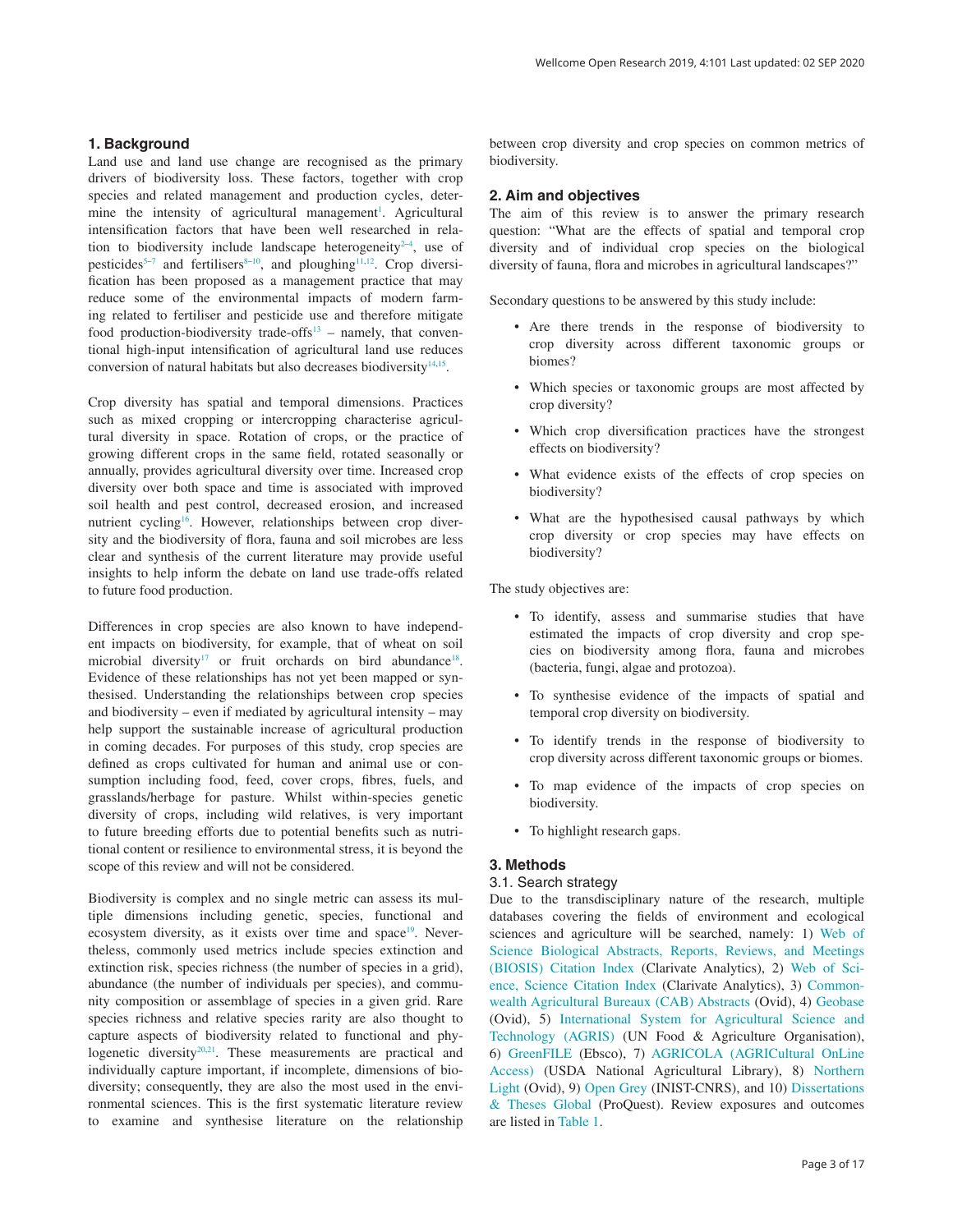#### <span id="page-3-0"></span>**Table 1. Exposures and outcomes included in the systematic review.**

| <b>Exposures</b>        | <b>Biodiversity outcomes</b> |
|-------------------------|------------------------------|
| Spatial crop diversity  | Species extinction           |
| Temporal crop diversity | <b>Extinction risk</b>       |
| Crop species            | Species richness             |
|                         | Abundance                    |
|                         | Community composition        |
|                         | Assemblage                   |
|                         | Rare species richness        |
|                         | Rare species abundance       |
|                         | Relative species rarity      |

This review is global and no geographical limitations will be used. Abstracts in English will be reviewed and, following screening, full text articles in languages other than English will be translated. Grey literature databases will also be included to minimise publication bias and increase the comprehensiveness of the review.

#### *Inclusion criteria:*

- Full-text articles
- Controlled experiments, observational studies, modelling studies
- Quantitative studies that quantify the impacts of crop diversity or crop species on one of the following biodiversity metrics: extinction, extinction risk, species richness, population abundance, assemblage, community composition, rare species richness/abundance or relative rarity
- Exposures measure crops grown or cultivated for human and animal use or consumption including food, feed, cover crops, fibres, fuels, and grasslands for pasture/ grazing
- Outcomes measured among fauna, flora, and microbes, namely: bacteria, fungi, algae and protozoa
- All years

The following controls or comparators will be included:

- Spatial crop diversity (mixed, pattern cropping) compared to monoculture
- Temporal crop diversity (rotational) compared to lack of rotation
- Crop species compared to
	- o other crop species; or
	- o mixed natural/agricultural vegetation (e.g. agroforestry)

#### *Exclusion criteria:*

- Review articles with no original results presented
- Qualitative studies
- Exposure effects presented solely in combination with landscape composition or other agricultural management effects e.g. non-crop vegetation or structures (except grasslands used for pasture/grazing), no-till, etc
- Comparators for crop species exposures: natural, unaltered landscapes and rangeland

A set of complete search terms for the Web of Science data-base is available as extended data<sup>[22](#page-6-0)</sup>. Key concepts are captured by three topics: 1) crop diversity, 2) crop species and 3) biodiversity metrics. Use of "Near/15" will link exposure-related terms to agricultural landscapes, while "Near/5" specifies precise exposure and outcome terms observed in the literature and close variants thereof. In addition to terms identified in preliminary searches, the Food and Agriculture Organization (FAO) Indicative Crop Classification (ICC) was used to help construct the crop species search terms<sup>23</sup>, and the BIOSIS Citation Index list of taxa notes were used to help construct the list of biodiversity search terms<sup>[24](#page-6-0)</sup>. The search strategy has been reviewed by an experienced librarian with no other collaboration on the project.

#### 3.2. Screening, data coding, and data extraction

To screen and extract data, search results will be downloaded to an Endnote database. Duplicates will be removed, first electronically (exact match only), then manually to account for misspellings and slight differences. Titles will first be screened for inclusion and exclusion criteria, then abstracts, and finally full text papers (CM). A second independent reviewer (FH) will screen 10% of titles, abstracts and full texts. Discrepancies will be discussed and agreed by consensus, with a third reviewer if necessary (RG). If there are major differences between included texts, the second reviewer will screen a further 10% of articles and discrepancies will be reconciled as above. Data will be coded and extracted by the primary reviewer (CM); a second reviewer (FH) will independently code and extract data for 10% of full texts included. For the papers identified for inclusion in the review, data coded and extracted will include the following: authors, year, publication, study location, study design, scale, biodiversity metric, species/taxa (super taxa, taxa, organism classifier, organism name), crop species, crop diversity, duration of intervention, number of crop rotations, effect sizes, standard deviations, sample sizes, biome, ecoregion, climatic zone, field size, and other agricultural management, landscape, environmental and climatological factors. If data is not available directly in the text, the corresponding author will be contacted and data requested.

#### 3.3. Data management

All search results including titles and abstracts will be exported to and managed within Endnote. Complete results for each database will be maintained, as will duplicates excluded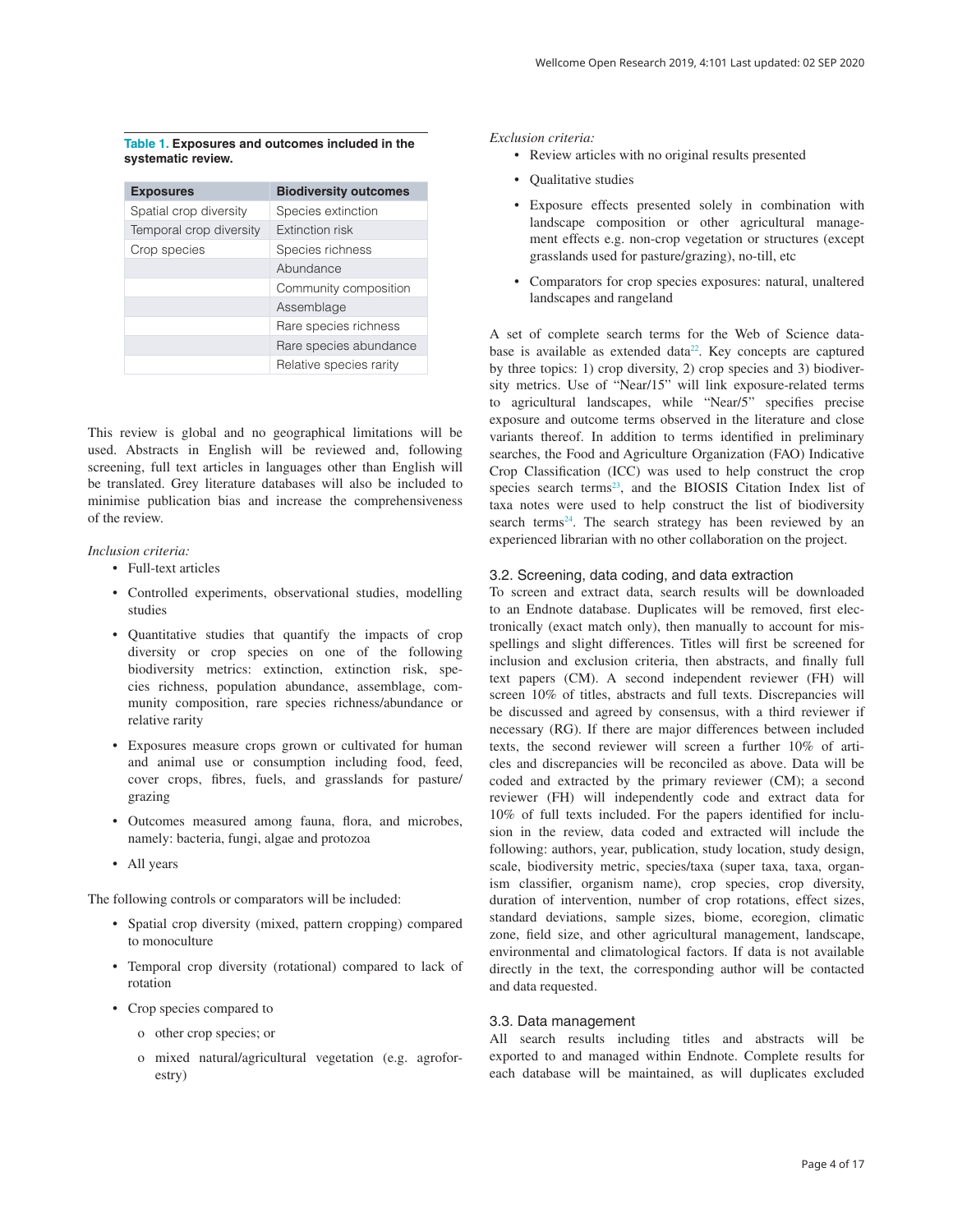<span id="page-4-0"></span>and the results of each stage of screening. Full texts reviewed and excluded will be categorised by reason for exclusion with notes maintained using the designated field in the Endnote record. If a full text cannot be accessed, the corresponding author will be contacted and up to two contact efforts will be made. A contact record sheet will be kept with author names and study title, email addresses, dates(s) of contact, and results of contact.

A pilot data coding and extraction form will be developed at the outset of the data extraction process. Data from the first five full text papers included in the review will be extracted using the form. It will then be adapted as needed to best reflect common data formats and data re-extracted as required from the first five papers. This process will be repeated until no further adaptation is required. Each form with data extracted will be tracked and dated. The final data extraction form will then be given to the second independent reviewer (FH) and data extraction will be conducted for 10% of the full texts included in the review.

If a corresponding author is contacted to obtain data, up to two contact efforts will be made and tracked using the contact record sheet process previously outlined. If no new contact information can be identified and there is no response from the author, or if the author declines to share data, the study will be excluded from further analysis. This will be noted in the study limitations in the final review report.

### 3.4. Study quality and risk of bias assessment

Adapting the quality assessment tool developed by the Critical Appraisal Skills Programme  $(CASP)^{25}$ , the following questions will be used to assess each study meeting the full inclusion criteria:

- Was there a clear description of the crops evaluated?
- Was there a clear description of the biodiversity metrics evaluated?
- Was there a clear description of the species and taxa evaluated?
- Was a clear description given of field conditions and agricultural practices used?
- Was a clear justification given for conducting a study in a particular area – including a description of agricultural conditions?
- Were crops under the "intervention" compared to an appropriate and comparable baseline group or situation?
- Were the methods of measuring the agricultural exposure(s) clearly described?
- Were the methods of measuring the biodiversity outcome(s) clearly described?
- Are sufficient data presented to support the findings?
- Were analyses described in detail?
- Did the researchers critically examine their potential biases during measurement, analysis and selection of data for presentation?

Papers will be scored between 1–11, with 1 mark given for each 'Yes' above. To assess risk of bias, the Environmental-Risk of Bias tool will be adapted and a low, high or unclear mark will be given for each of the following categories: selection bias, performance bias, detection bias, attrition bias, reporting bias and other bias related to study design<sup>26</sup>. Quality and risk of bias assessment results will be reported for all papers, and any papers scoring less than 8 and/or presenting insufficient data to support the findings will be excluded from further synthesis. The quality assessment review will be done by the first reviewer (CM) and a second reviewer (FH) will independently assess 10% of the full texts included.

### 3.5. Data synthesis

Data synthesis will aim to explore both patterns and dispersion in the data. It will first be conducted using the following three steps: 1) complete a textual description of studies, 2) tabulation of studies by groups and clusters, and 3) preliminary synthesis and development of a common results rubric. To tabulate studies, results will be grouped by 1) biodiversity metric, followed by 2) exposure, 3) species/taxa, and 4) control/comparator. Species/taxa may be combined where appropriate up to the super taxa level e.g. ants and spiders re-categorised as arthropods. Measures of exposure such as all-crop diversity (e.g. over both space and time) or crop species by vegetation structure (e.g. orchard crops) may also be grouped subject to similarity of the comparison groups.

#### *Evidence mapping and narrative synthesis*

Results for certain data groups (exposures: crop species; outcomes: extinction, extinction risk, assemblage, community composition, relative rarity) may be insufficient in number and/ or highly heterogeneous. Therefore quantitative synthesis will be infeasible or unlikely to be robust. In such event, results will be described by heat map, identifying the number of studies providing evidence by outcome, exposure and taxa or super taxa (population). If results are of a sufficient number but highly heterogeneous, thematic analysis will be conducted using narrative approaches and finally, conceptual mapping will be conducted to explore relationships between the findings.

#### *Quantitative analysis*

Two outcomes will be considered for quantitative analysis: species richness and abundance since these metrics tend to be those most often measured. By taxa category, statistical summary will be explored if there are a sufficient number of study results which also report the effects of the same exposure. Further criteria for statistical summary will include use of experimental and observational study designs and availability of variance estimates and sample sizes. All data from the extraction form will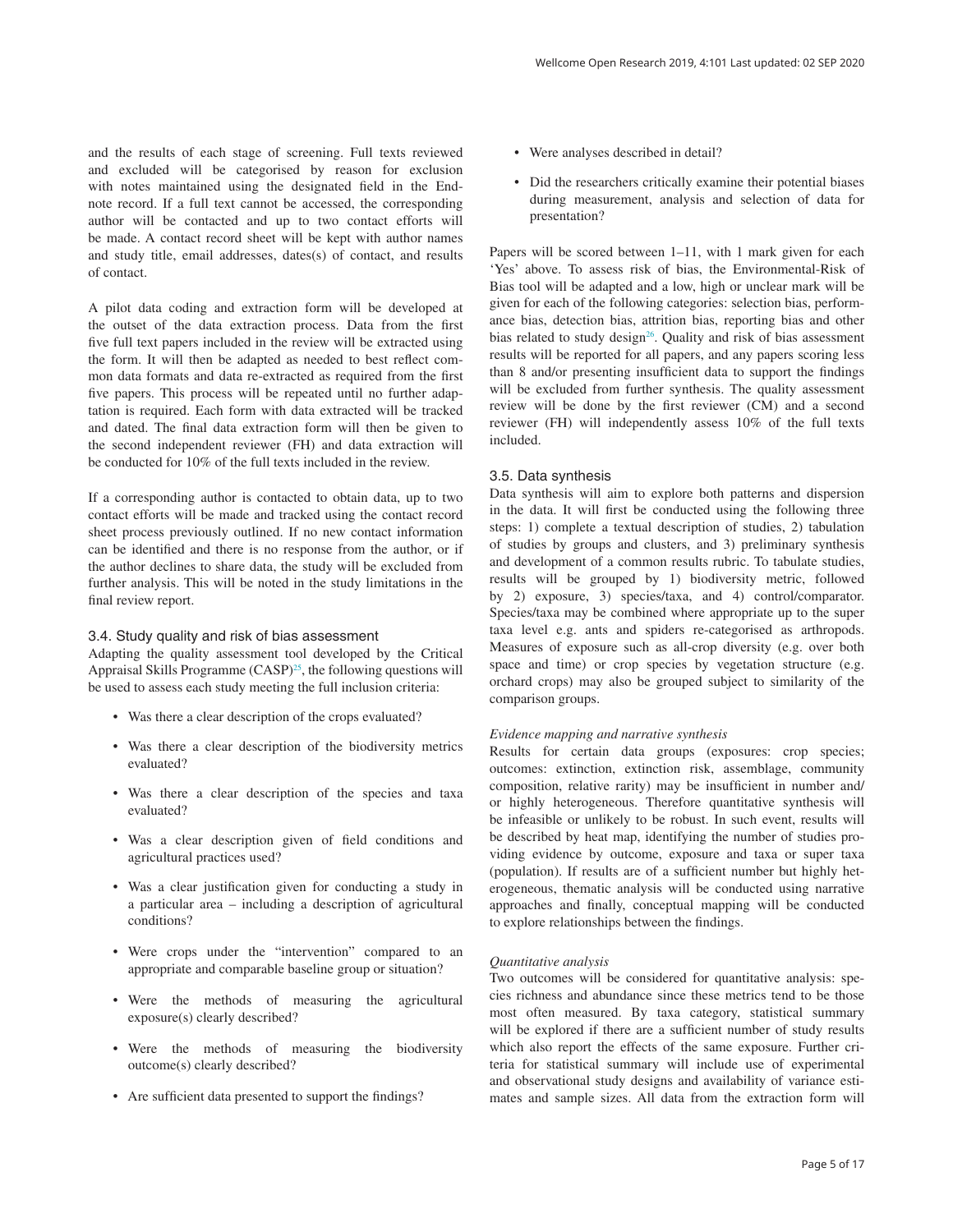be imported for handling into the [R](https://r-project.org/) environment. [RStudio](https://www.rstudio.com/) 3.5.0 is a free software environment for statistical computing and graphics<sup>[27](#page-6-0)</sup>. Using the R package [metafor](https://cran.r-project.org/web/packages/metafor/index.html) (version 2.1.0), effect sizes for species richness and abundance will be calculated as response ratios (the magnitude of difference between groups), which do not require measures of within-group variance and are commonly used in the ecological sciences because results from different study designs, scale and taxonomic groups may be appropriately combined<sup>[28](#page-6-0)</sup>. Random effects meta-analysis models will also be used to account for heterogeneity and study identifier will be set as the random effect. If present in a sufficient number of studies, agricultural management covariates will also be included in the models. The estimated range of true effects i.e. differences in effects observed, will be reported using forest plots and confidence intervals. Sensitivity analyses will also be conducted by comparing results of full models with those: 1) without observational studies and 2) of low study quality (defined as a score of <9 marks after following the procedure outlined in [section 3.4](#page-4-0)).

Data synthesis will be conducted by the first author (CM) and reviewed by other contributors.

### **4. Sources of bias**

Reviewer bias: Inclusion and exclusion criteria may be interpreted differently. A third reviewer will be identified if discrepancies arise between the first two reviewers.

Publication bias: If statistical summary is conducted, Rosenthal's fail safe number – the number of unpublished studies reporting no evidence of effects that would need to be added to a summary analysis in order to change the results – will be calculated to indicate the credibility of the results. If this is infeasible due to study heterogeneity, then lack of ability to estimate publication bias will be acknowledged as a limitation of the study in the final reporting.

Selective reporting bias: Because it is not common practice in the environmental sciences to register experimental study protocols prospectively, it is not possible to evaluate withinstudy selective reporting. This limitation will be acknowledged in the final systematic review report.

Inconsistent outcome definitions and methods: There are differences in the way that biodiversity metrics (e.g. relatively rarity) are measured, defined or calculated by ecological researchers. Differences will be carefully considered prior to data synthesis.

### **5. Outputs**

Results of the analysis will map and/or synthesise evidence of the effects of crop diversity and crop species on a variety of different taxa and biodiversity metrics. Gaps in the literature will also be identified, with a view toward future research and policy directions for nutrition, food systems and environment.

Key outputs from the systematic review will include a full literature database on the effects of crop diversification and crop species on biodiversity, tables of study characteristics and of synthesised analyses and/or evidence map and narrative summarising results.

### **6. Ethics and dissemination**

This review will not use data collected from human subjects. An application for ethical approval has been submitted to the London School of Hygiene & Tropical Medicine Ethics Committee (ref 17546). Findings will be published in a peer-reviewed journal.

### **7. Study status**

The study protocol and search strategy have been completed; as of publication, searching has not yet begun.

### **8. Data availability**

#### Underlying data

No data is associated with this article.

### Extended data

Figshare: Extended Data File 1 Search Terms.docx. [https://doi.](https://doi.org/10.6084/m9.figshare.8290004.v1) [org/10.6084/m9.figshare.8290004.v1](https://doi.org/10.6084/m9.figshare.8290004.v1)[22](#page-6-0)

This project contains the following extended data:

• Extended Data File 1 Search Terms.docx (Web of Science BIOSIS Citation Index systematic review search terms)

### Reporting guidelines

Figshare: Completed PRISMA-P checklist for 'The effects of crop diversity and crop species on biological diversity in agricultural landscapes: a systematic review protocol'. [https://](https://doi.org/10.6084/m9.figshare.8290088.v1) [doi.org/10.6084/m9.figshare.8290088.v1](https://doi.org/10.6084/m9.figshare.8290088.v1)[29](#page-6-0)

Data are available under the terms of the [Creative Commons](http://creativecommons.org/publicdomain/zero/1.0/) [Zero "No rights reserved" data waiver](http://creativecommons.org/publicdomain/zero/1.0/) (CC0 1.0 Public domain dedication).

### Grant information

This work was supported by the Wellcome Trust through an Our Planet, Our Health programme grant to the Sustainable and Healthy Food Systems (SHEFS) programme [205200 to ADD].

*The funders had no role in study design, data collection and analysis, decision to publish, or preparation of the manuscript.*

#### 10. Acknowledgements

We gratefully acknowledge the support of Jane Falconer, Librarian at the London School of Hygiene & Tropical Medicine, who kindly helped to review this protocol and refine the search strategy.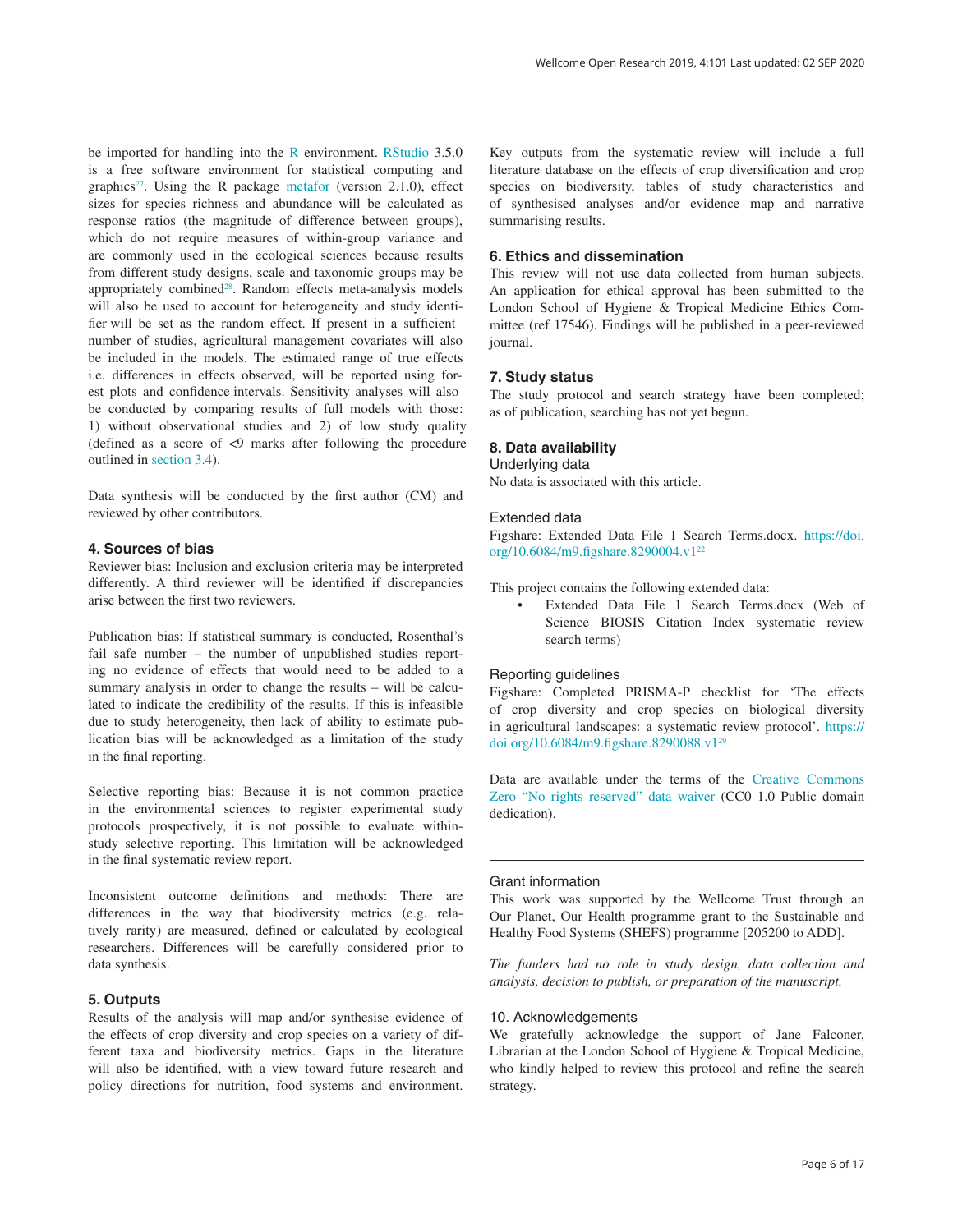#### <span id="page-6-0"></span>**References**

- 1. McLaughlin A, Mineau P: **The impact of agricultural practices on biodiversity.** *Agric Ecosyst Environ.* 1995; **55**(3): 201–12. **[Publisher Full Text](http://dx.doi.org/10.1016/0167-8809(95)00609-V)**
- 2. Tscharntke T, Tylianakis JM, Rand TA, *et al.*: **Landscape moderation of biodiversity patterns and processes eight hypotheses.** *Biol Rev Camb Philos Soc.* 2012; **87**(3): 661–85. **[PubMed Abstract](http://www.ncbi.nlm.nih.gov/pubmed/22272640)** | **[Publisher Full Text](http://dx.doi.org/10.1111/j.1469-185X.2011.00216.x)**
- 3. Batáry P, Fischer J, Báldi A, *et al.*: **Does habitat heterogeneity increase farmland biodiversity?** *Front Ecol Environ.* 2011; **9**(3): 152–3. **[Publisher Full Text](http://dx.doi.org/10.1890/11.WB.006)**
- 4. Batáry P, Báldi A, Kleijn D, *et al.*: **Landscape-moderated biodiversity effects of agri-environmental management: a meta-analysis.** *Proc Biol Sci.* 2011; **278**(1713): 1894–902. **[PubMed Abstract](http://www.ncbi.nlm.nih.gov/pubmed/21106585)** | **[Publisher Full Text](http://dx.doi.org/10.1098/rspb.2010.1923)** | **[Free Full Text](http://www.ncbi.nlm.nih.gov/pmc/articles/3097824)**
- 5. Geiger F, Bengtsson J, Berendse F, *et al.*: **Persistent negative effects of pesticides on biodiversity and biological control potential on European farmland.** *Basic Appl Ecol.* 2010; **11**(2): 97–105. **[Publisher Full Text](http://dx.doi.org/10.1016/j.baae.2009.12.001)**
- 6. Beketov MA, Kefford BJ, Schäfer RB, *et al.*: **Pesticides reduce regional biodiversity of stream invertebrates.** *Proc Natl Acad Sci U S A.* 2013; **110**(27): 11039–43. **[PubMed Abstract](http://www.ncbi.nlm.nih.gov/pubmed/23776226)** | **[Publisher Full Text](http://dx.doi.org/10.1073/pnas.1305618110)** | **[Free Full Text](http://www.ncbi.nlm.nih.gov/pmc/articles/3704006)**
- 7. Goulson D, Nicholls E, Botías C, *et al.*: **Bee declines driven by combined stress from parasites, pesticides, and lack of flowers.** *Science.* 2015; **347**(6229): 1255957. **[PubMed Abstract](http://www.ncbi.nlm.nih.gov/pubmed/25721506)** | **[Publisher Full Text](http://dx.doi.org/10.1126/science.1255957)**
- 8. Bengtsson J, AhnstrÖM J, Weibull AC: **The effects of organic agriculture on biodiversity and abundance: a meta-analysis.** *J Appl Ecol.* 2005; **42**(2): 261–9. **[Publisher Full Text](http://dx.doi.org/10.1111/j.1365-2664.2005.01005.x)**
- 9. Tuck SL, Winqvist C, Mota F, *et al.*: **Land-use intensity and the effects of organic farming on biodiversity: a hierarchical meta-analysis.** *J Appl Ecol.* 2013; **51**(3): 746–755.
	- **[PubMed Abstract](http://www.ncbi.nlm.nih.gov/pubmed/25653457)** | **[Publisher Full Text](http://dx.doi.org/10.1111/1365-2664.12219)** | **[Free Full Text](http://www.ncbi.nlm.nih.gov/pmc/articles/4299503)**
- 10. Mozumder P, Berrens RP: **Inorganic fertilizer use and biodiversity risk: An empirical investigation.** *Ecol Econ.* 2007; **62**(3–4): 538–43. **[Publisher Full Text](http://dx.doi.org/10.1016/j.ecolecon.2006.07.016)**
- 11. van Capelle C, Schrader S, Brunotte J: **Tillage-induced changes in the functional diversity of soil biota – A review with a focus on German data.** *Eur J Soil Biol.* 2012; **50**: 165–81. **[Publisher Full Text](http://dx.doi.org/10.1016/j.ejsobi.2012.02.005)**
- 12. Briones MJI, Schmidt O: **Conventional tillage decreases the abundance and biomass of earthworms and alters their community structure in a global metaanalysis.** *Glob Chang Biol.* 2017; **23**(10): 4396–4419. **[PubMed Abstract](http://www.ncbi.nlm.nih.gov/pubmed/28464547)** | **[Publisher Full Text](http://dx.doi.org/10.1111/gcb.13744)**
- 13. Redlich S, Martin EA, Wende B, *et al.*: **Landscape heterogeneity rather than crop diversity mediates bird diversity in agricultural landscapes.** *PLoS One.* 2018; **13**(8): e0200438.
- **[PubMed Abstract](http://www.ncbi.nlm.nih.gov/pubmed/30067851)** | **[Publisher Full Text](http://dx.doi.org/10.1371/journal.pone.0200438)** | **[Free Full Text](http://www.ncbi.nlm.nih.gov/pmc/articles/6070203)**
- Kehoe L, Kuemmerle T, Meyer C, et al.: Global patterns of agricultural land**use intensity and vertebrate diversity.** *Divers Distrib.* 2015; **21**(11): 1308–18. **[Publisher Full Text](http://dx.doi.org/10.1111/ddi.12359)**
- 15. Newbold T, Hudson LN, Hill SL, *et al.*: **Global effects of land use on local terrestrial biodiversity.** *Nature.* 2015; **520**(7545): 45–50. **[PubMed Abstract](http://www.ncbi.nlm.nih.gov/pubmed/25832402)** | **[Publisher Full Text](http://dx.doi.org/10.1038/nature14324)**
- 16. Duru M, Therond O, Martin G, *et al.*: **How to implement biodiversity-based agriculture to enhance ecosystem services: a review.** *Agron Sustain Dev.* 2015; **35**(4): 1259–81. **[Publisher Full Text](http://dx.doi.org/10.1007/s13593-015-0306-1)**
- 17. Grayston SJ, Wang S, Campbell CD, *et al.*: **Selective influence of plant species on microbial diversity in the rhizosphere.** *Soil Biol Biochem.* 1998; **30**(3): 369–78. **[Publisher Full Text](http://dx.doi.org/10.1016/S0038-0717(97)00124-7)**
- 18. Myczko Ł, Rosin ZM, Skórka P, *et al.*: **Effects of management intensity and orchard features on bird communities in winter.** *Ecol Res.* 2013; **28**(3): 503–12. **[Publisher Full Text](http://dx.doi.org/10.1007/s11284-013-1039-8)**
- 19. Mace GM, Barrett M, Burgess ND, *et al.*: **Aiming higher to bend the curve of biodiversity loss.** *Nat Sustain.* 2018; **1**(9): 448–51. **[Publisher Full Text](http://dx.doi.org/10.1038/s41893-018-0130-0)**
- 20. Leitão RP, Zuanon J, Villéger S, *et al.*: **Rare species contribute disproportionately to the functional structure of species assemblages.** *Proc Biol Sci.* 2016; **283**(1828): pii: 20160084. **[PubMed Abstract](http://www.ncbi.nlm.nih.gov/pubmed/27053754)** | **[Publisher Full Text](http://dx.doi.org/10.1098/rspb.2016.0084)** | **[Free Full Text](http://www.ncbi.nlm.nih.gov/pmc/articles/4843652)**
- 21. Mi X, Swenson NG, Valencia R, *et al.*: **The contribution of rare species to community phylogenetic diversity across a global network of forest plots.** *Am Nat.* 2012; **180**(1): E17–E30. **[PubMed Abstract](http://www.ncbi.nlm.nih.gov/pubmed/22673660)** | **[Publisher Full Text](http://dx.doi.org/10.1086/665999)**
- 22. Moss C, Lukac M, Harris F, *et al.*: **Extended Data File 1 Search Terms.docx.** *figshare.* Online resource. 2019. **<http://www.doi.org/10.6084/m9.figshare.8290004.v1>**
- 23. Food and Agricultural Organisation: **World Programme for the Census of Agriculture: Appendix 3**. Rome, Italy: FAO, 2010. **[Reference Source](https://clarivate.libguides.com/webofscienceplatform/bci)**
- 24. Web of Science Group: **BIOSIS Citation Index**. Clarivate Analytics; 2019. **Reference Soure**
- 25. Critical Appraisal Skills Programme: **CASP Systematic Review Checklist Oxford, UK**. 2019. [22 May 2019]. **Reference Soure**
- 26. Bilotta GS, Milner AM, Boyd IL: **Quality assessment tools for evidence from environmental science.** *Environ Evid.* 2014; **3**(1): 14. **[Publisher Full Text](http://dx.doi.org/10.1186/2047-2382-3-14)**
- 27. R Core Team: **R: A language and environment for statistical computing.** In: Computing RFfS, editor. Vienna, Austria. 2018. **[Reference Source](https://www.gbif.org/en/tool/81287/r-a-language-and-environment-for-statistical-computing)**
- 28. Spake R, Doncaster CP: **Use of meta-analysis in forest biodiversity research: key challenges and considerations.** *For Ecol Manage.* 2017; **400**: 429–37. **[Publisher Full Text](http://dx.doi.org/10.1016/j.foreco.2017.05.059)**
- 29. Moss C, Lukac M, Harris F, *et al.*: **Reporting Guidelines File 2 PRISMA-P.docx.** *figshare.* Online resource. 2019. **<https://www.doi.org/10.6084/m9.figshare.8290088.v1>**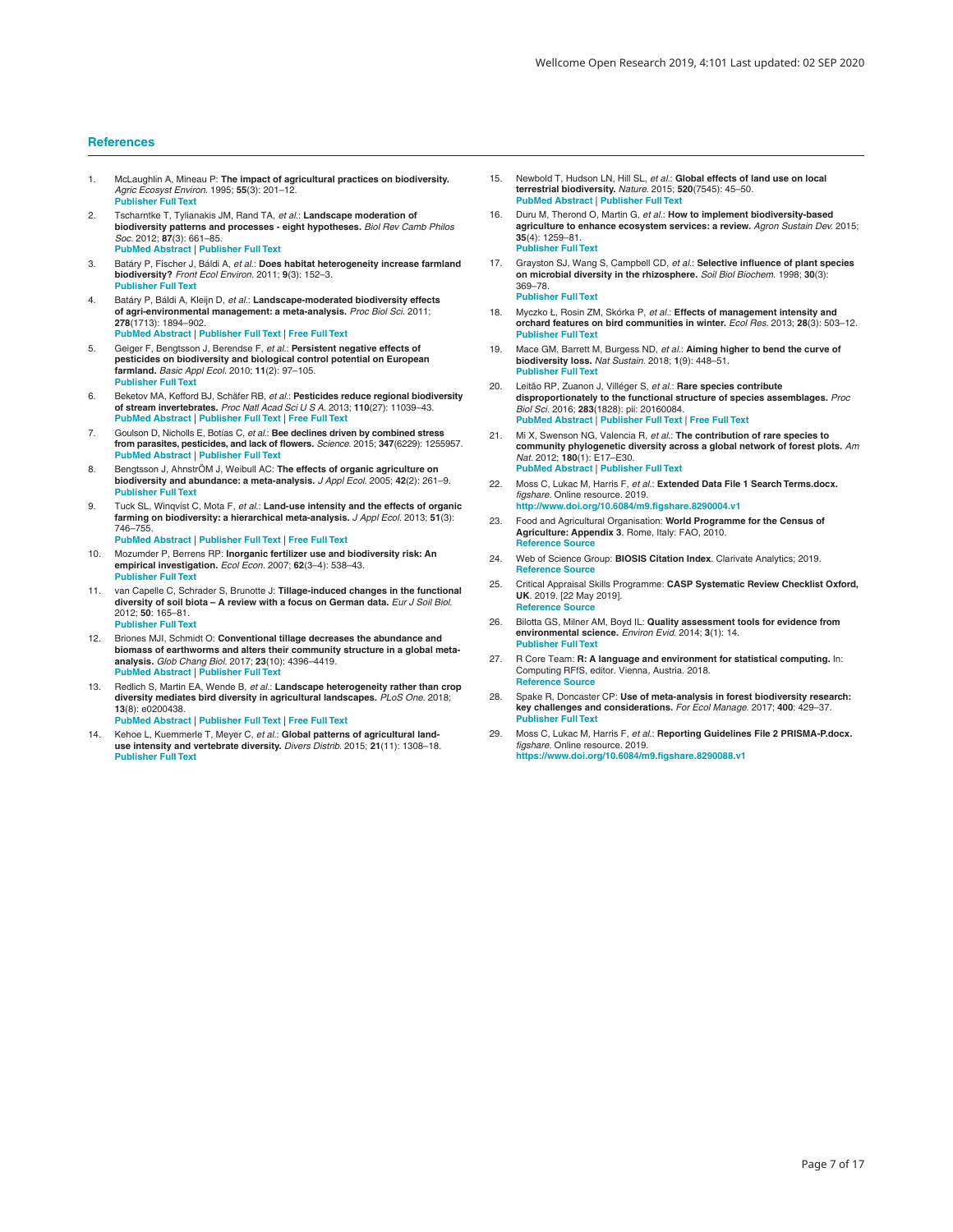# **Open Peer Review**

# **Current Peer Review Status:**

**Version 1**

Reviewer Report 20 May 2020

### <https://doi.org/10.21956/wellcomeopenres.16753.r38200>

**© 2020 Rosenstock T.** This is an open access peer review report distributed under the terms of the [Creative](https://creativecommons.org/licenses/by/4.0/) [Commons Attribution License](https://creativecommons.org/licenses/by/4.0/), which permits unrestricted use, distribution, and reproduction in any medium, provided the original work is properly cited.



### **Todd Rosenstock**

World Agroforestry (ICRAF), Nairobi, Kenya

The systematic review would examine two principal questions (1) whether increased crop diversity, either spatial (e.g., intercropping) or temporal (e.g., crop rotations) affect biodiversity including flora, fauna, and microbes, namely bacteria, fungi, algae, and protozoa and (2) whether crop species also affect biodiversity. These questions are of high interest to researchers and decisionmakers. A few general comments to consider below.

Please consider being more specific (and perhaps narrowing) about the agronomic practices biodiversity outcomes that will be investigated. There are a number of syntheses available on rotations and intercrops on microbial diversity, earthworms, insect populations, etc. (see references included with the review for a few). It may be important to consider how the proposed review fits within and adds to this constellation of existing reviews, amongst other papers not mentioned.

Coding rotations and intercrops in meta-analysis is often a problem because of the large diversity of species mixtures and variation in the comparators. This translates to very difficult (and sometimes meaningless) comparisons agronomically. When comparisons are valid, effects can also be confounded by other management aspects (how residues are handled mulched, incorporated, burned, moved off-farm, use of agrochemical or not, etc). This is likely to require many iterations during the review.

Consider reducing the outcome indicators to narrow the question. The review may be very large and difficult to manage when speaking about flora, fauna, and microbes together. The initial feeling is that the first question is already a very large undertaking and perhaps valuable to focus on only one of the two questions (though they are related).

Please clarify the mechanism implied in the sentence, "Understanding the relationships between crop species and biodiversity..." in the 3rd paragraph of the background. This seems to be a key justification for the 2nd question of the review. But the implications of potential findings are less clear.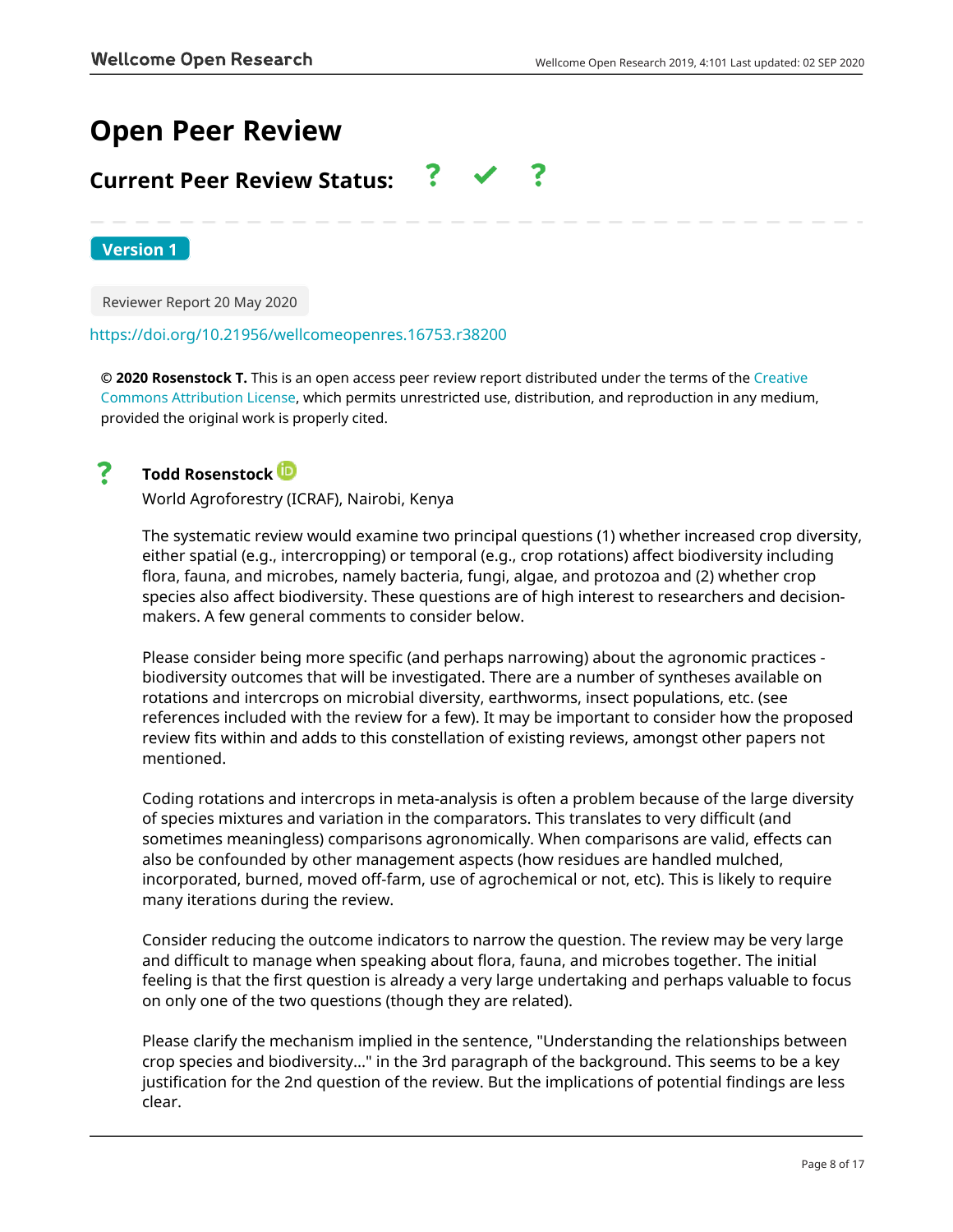Is the question about biodiversity writ large or functional diversity? These are often highly managed systems.

Consider looking toward the agricultural ontologies to help further refine search terms. The CGIAR Big Data Platform has a working group on agricultural ontologies and links to the sources. This will also ensure interoperability.

Inclusion criteria. Suggest to only used controlled experiments. Otherwise, you may find a lot of noise in the dataset. Consider focusing on a more limited number of cropping systems or farming systems and then expanding based on success.

Does rotation include green manures grown between seasons?

Please clarify if agroforestry is considered spatial crop diversity.

Will there be any quality control on the sampling and measurements used or the ways in which practices are implemented that will warrant exclusion?

Overall, the protocol is clearly written and suggests a high degree of rigor. The primary challenge will be the expansive scope and coding very heterogeneous management and outcomes. I look forward to seeing what comes up.

### **References**

1. Venter Z, Jacobs K, Hawkins H: The impact of crop rotation on soil microbial diversity: A metaanalysis. *Pedobiologia*. 2016; **59** (4): 215-223 [Publisher Full Text](https://doi.org/10.1016/j.pedobi.2016.04.001)

2. Bowles T, Jackson L, Loeher M, Cavagnaro T: Ecological intensification and arbuscular mycorrhizas: a meta-analysis of tillage and cover crop effects. *Journal of Applied Ecology*. 2017; **54** (6): 1785-1793 [Publisher Full Text](https://doi.org/10.1111/1365-2664.12815)

3. Eisenhauer N: Plant diversity effects on soil microorganisms: Spatial and temporal heterogeneity of plant inputs increase soil biodiversity. *Pedobiologia*. 2016; **59** (4): 175-177 [Publisher Full Text](https://doi.org/10.1016/j.pedobi.2016.04.004)

4. Jackson L, Rosenstock T, Thomas M, Wright J, et al.: Managed ecosystems: biodiversity and ecosystem functions in landscapes modified by human use. 2009. 178-194 [Publisher Full Text](https://doi.org/10.1093/acprof:oso/9780199547951.003.0013) 5. Dainese M, Martin EA, Aizen MA, Albrecht M, et al.: A global synthesis reveals biodiversitymediated benefits for crop production.*Sci Adv*. **5** (10): eaax0121 [PubMed Abstract](http://www.ncbi.nlm.nih.gov/pubmed/31663019) | [Publisher Full](https://doi.org/10.1126/sciadv.aax0121) **[Text](https://doi.org/10.1126/sciadv.aax0121)** 

6. Kim N, Zabaloy M, Guan K, Villamil M: Do cover crops benefit soil microbiome? A meta-analysis of current research. *Soil Biology and Biochemistry*. 2020; **142**. [Publisher Full Text](https://doi.org/10.1016/j.soilbio.2019.107701)

7. Venter Z, Scott S, Strauss J, Jacobs K, et al.: Increasing crop diversity increased soil microbial activity, nitrogen-sourcing and crop nitrogen, but not soil microbial diversity. *South African Journal of Plant and Soil*. 2017; **34** (5): 371-378 [Publisher Full Text](https://doi.org/10.1080/02571862.2017.1317852)

8. Bowles T, Mooshammer M, Socolar Y, Calderón F, et al.: Long-Term Evidence Shows that Crop-Rotation Diversification Increases Agricultural Resilience to Adverse Growing Conditions in North America. *One Earth*. 2020; **2** (3): 284-293 [Publisher Full Text](https://doi.org/10.1016/j.oneear.2020.02.007)

9. Duchene O, Vian J, Celette F: Intercropping with legume for agroecological cropping systems: Complementarity and facilitation processes and the importance of soil microorganisms. A review. *Agriculture, Ecosystems & Environment*. 2017; **240**: 148-161 [Publisher Full Text](https://doi.org/10.1016/j.agee.2017.02.019)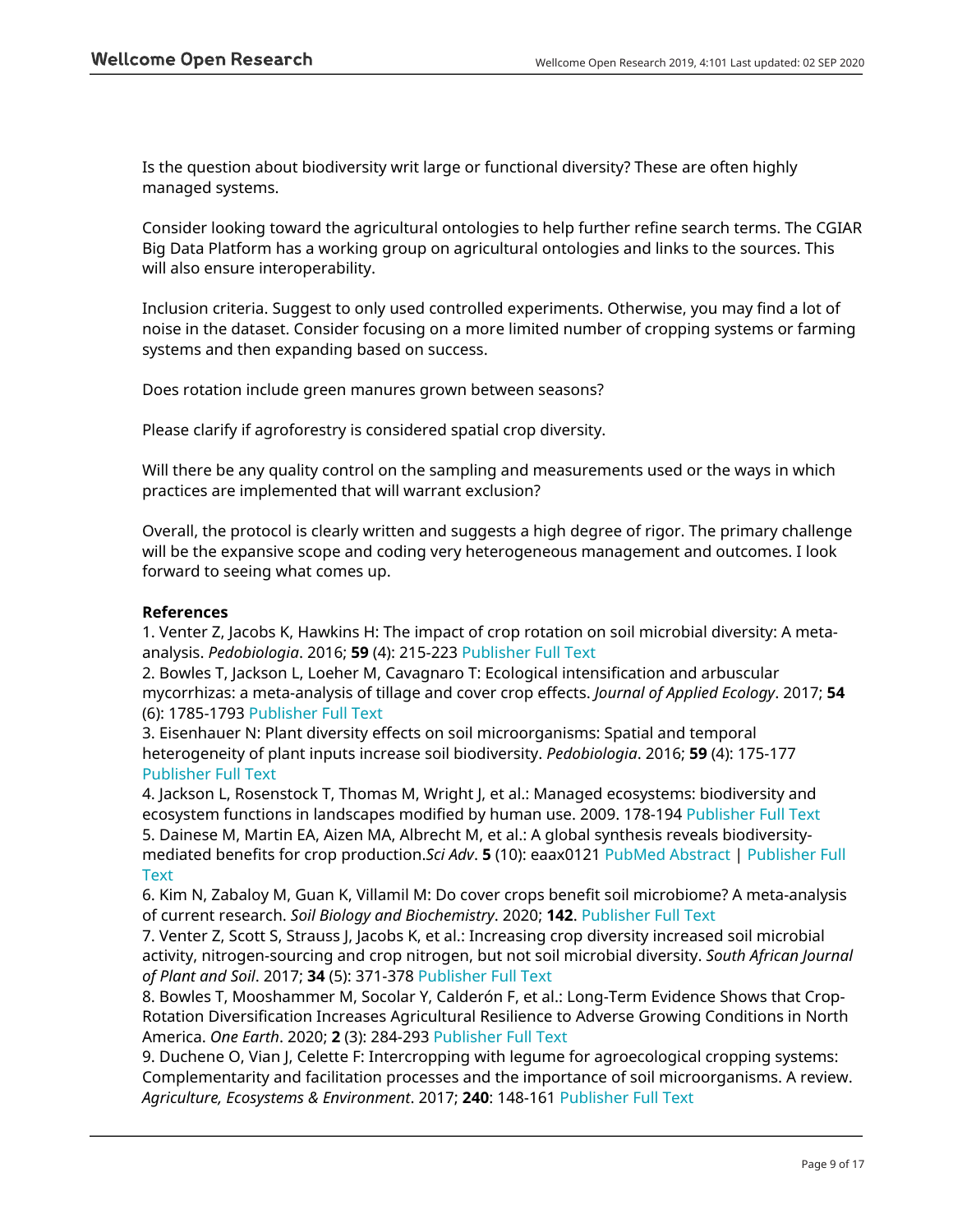10. Chen C, Chen H, Chen X, Huang Z: Meta-analysis shows positive effects of plant diversity on microbial biomass and respiration. *Nature Communications*. 2019; **10** (1). [Publisher Full Text](https://doi.org/10.1038/s41467-019-09258-y) 11. Pumariño L, Sileshi G, Gripenberg S, Kaartinen R, et al.: Effects of agroforestry on pest, disease and weed control: A meta-analysis. *Basic and Applied Ecology*. 2015; **16** (7): 573-582 [Publisher Full](https://doi.org/10.1016/j.baae.2015.08.006) **[Text](https://doi.org/10.1016/j.baae.2015.08.006)** 

12. De Beenhouwer M, Aerts R, Honnay O: A global meta-analysis of the biodiversity and ecosystem service benefits of coffee and cacao agroforestry. *Agriculture, Ecosystems & Environment*. 2013; **175**: 1-7 [Publisher Full Text](https://doi.org/10.1016/j.agee.2013.05.003)

### **Is the rationale for, and objectives of, the study clearly described?**

Partly

### **Is the study design appropriate for the research question?**

Yes

### **Are sufficient details of the methods provided to allow replication by others?** Yes

### **Are the datasets clearly presented in a useable and accessible format?**

Not applicable

*Competing Interests:* No competing interests were disclosed.

*Reviewer Expertise:* agriculture and ecology

### **I confirm that I have read this submission and believe that I have an appropriate level of expertise to confirm that it is of an acceptable scientific standard, however I have significant reservations, as outlined above.**

### Author Response 07 Jul 2020

**Cami Moss**, London School of Hygiene & Tropical Medicine, London, UK

Thank you very much for kindly reviewing our paper and for the useful comments, which have helped to improve this protocol (now published as a second version). With a view toward land use for human health, we hope that this review will make an original contribution by assessing only those crops and crop combinations that are cultivated for human or animal use, excluding those that are used solely to improve soil or ecological health. Among biodiversity responses, we include all species and not only those that are assessed for suppression effects (e.g. pests or weeds). Taken together, these aspects differentiate the review from several of the existing syntheses and we have clarified these points in the revised protocol.

As noted in your review, we acknowledge that the number of syntheses on microbial responses to crop diversity has grown and now includes two new publications (Chen et al 2019 and Kim et al 2020). We have therefore reduced the scope of this review to include only biodiversity responses among flora and fauna, excluding microbes.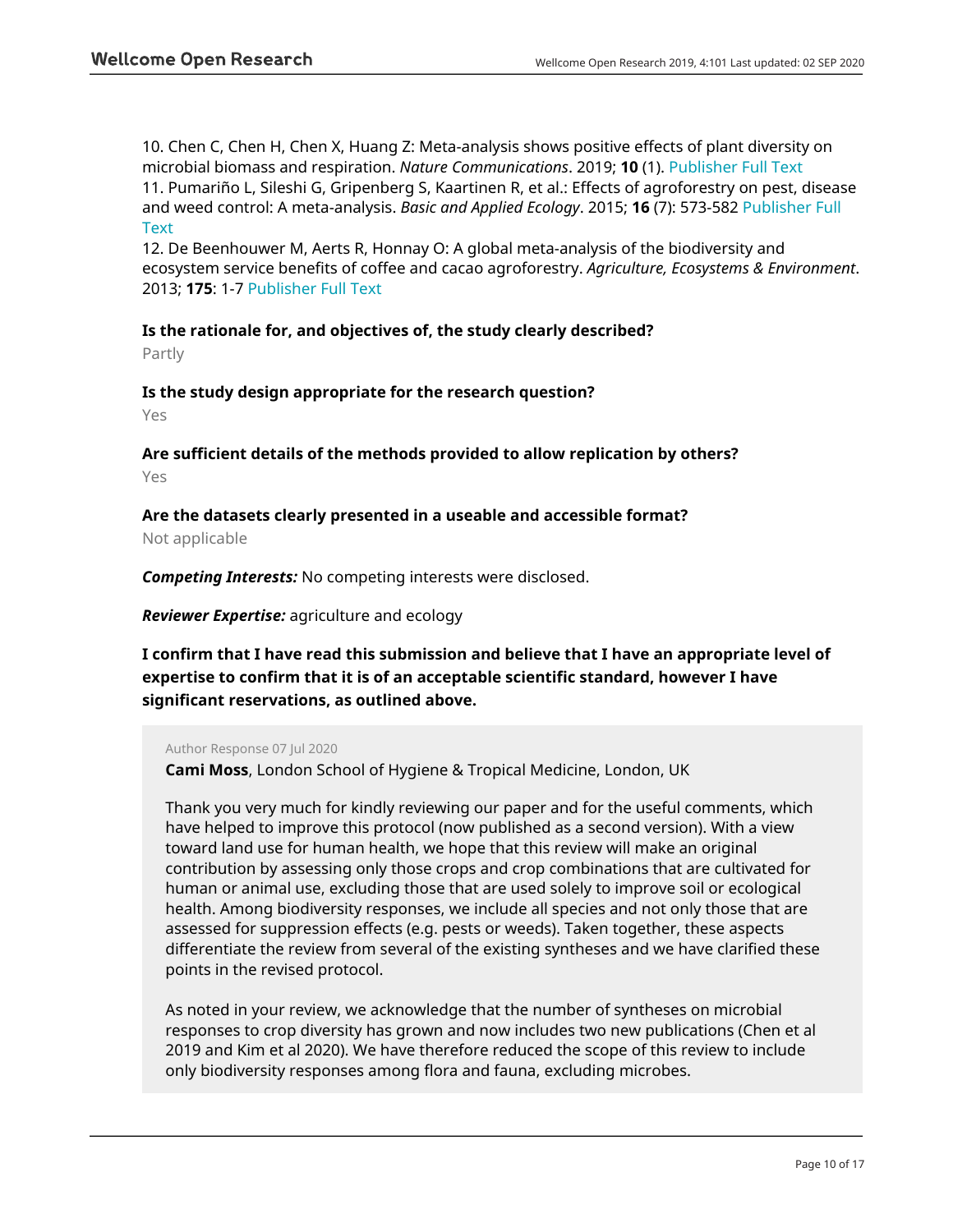In addition, inclusion and exclusion criteria have been further clarified both in response to your feedback and as a result of the process of title/abstract screening. In particular, we have specified that studies that do not apply a given agronomic practice (apart from intercropping or crop rotation) to both intervention and control/reference arms, or do not adjust for these practices in statistical analyses, will be excluded from the review. Measures of functional biodiversity are beyond the remit of this study but will be an important area for future research.

Please do let us know if you have any further comments on these changes, or if we can provide any further points of clarification.

*Competing Interests:* I declare no competing interests.

Reviewer Report 15 April 2020

<https://doi.org/10.21956/wellcomeopenres.16753.r38204>

**© 2020 Dainese M.** This is an open access peer review report distributed under the terms of the [Creative](https://creativecommons.org/licenses/by/4.0/) [Commons Attribution License](https://creativecommons.org/licenses/by/4.0/), which permits unrestricted use, distribution, and reproduction in any medium, provided the original work is properly cited.



### **Matteo Dainese**

Institute for Alpine Environment, Eurac Research, Bolzano, Italy

This study protocol provides a clear methodological framework to conduct a synthesis literature on the effects of spatial and temporal crop diversity and crop species on biodiversity in agricultural landscapes. Thank you for the opportunity to review this interesting article. The protocol is very ambitious, well described and will provide very important results. I have some small comments for the authors.

### **Background**

 $\circ~$  Crop diversification at the landscape level is another spatial dimension that might be considered in this synthesis. Evenness is another important biodiversity attribute. Will you consider it?

### **Aim and objectives**

 $\,\circ\,$  Another secondary question could be: Do different biodiversity metrics respond equally to crop diversity?

### **Methods**

 $\circ$  I would spend some more words to explain Table 1. What do you mean with species extinction and extinction risk in this context? Which metric will you consider to measure these biodiversity outcomes?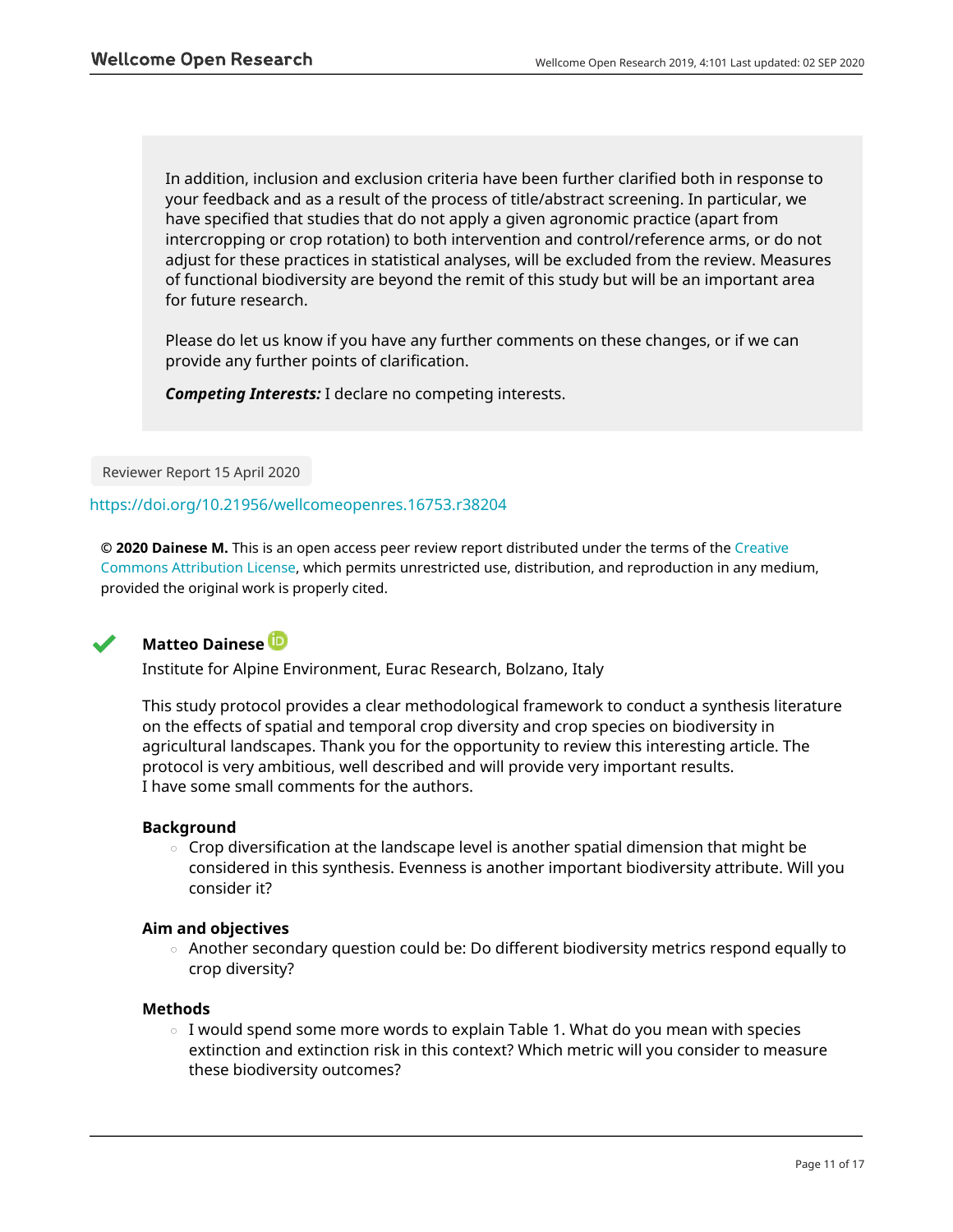- $\circ$  I have also some concern about the use of 'exposure' and 'outcome' terms in this context. They are uncommon in ecological studies.
- Which grey literature databases will you consider?
- $\,\circ\,$  How will you consider the different biodiversity metrics and methodologies from different studies?
- $\,\circ\,$  Testing the causal pathways by which crop diversity or crop species may have effects on biodiversity is one of questions that this study seeks to answer. How do you think to address this point?

## **Is the rationale for, and objectives of, the study clearly described?**

Yes

### **Is the study design appropriate for the research question?**

Yes

**Are sufficient details of the methods provided to allow replication by others?** Yes

**Are the datasets clearly presented in a useable and accessible format?** Not applicable

*Competing Interests:* No competing interests were disclosed.

*Reviewer Expertise:* Agroecology - Biodiversity

**I confirm that I have read this submission and believe that I have an appropriate level of expertise to confirm that it is of an acceptable scientific standard.**

### Author Response 07 Jul 2020

**Cami Moss**, London School of Hygiene & Tropical Medicine, London, UK

Thank you very much for kindly reviewing our paper, and for noting important points that have helped us to improve our protocol (now published as a second version). We have now included measures of crop diversity at landscape level as drivers of biodiversity in this review. Species evenness is beyond the remit of this review but would be worth further study in future.

We have added some text to note the expected metrics relating to extinction and extinction risk. The grey literature databases are noted in 3.1 and these include Northern Light, Open Grey and Dissertations & Theses; some grey literature also appears in AGRIS and AGRICOLA databases.

We propose to synthesise data only for the species richness, abundance and Shannon's index metrics, which are reasonably consistent, and through calculation of response ratios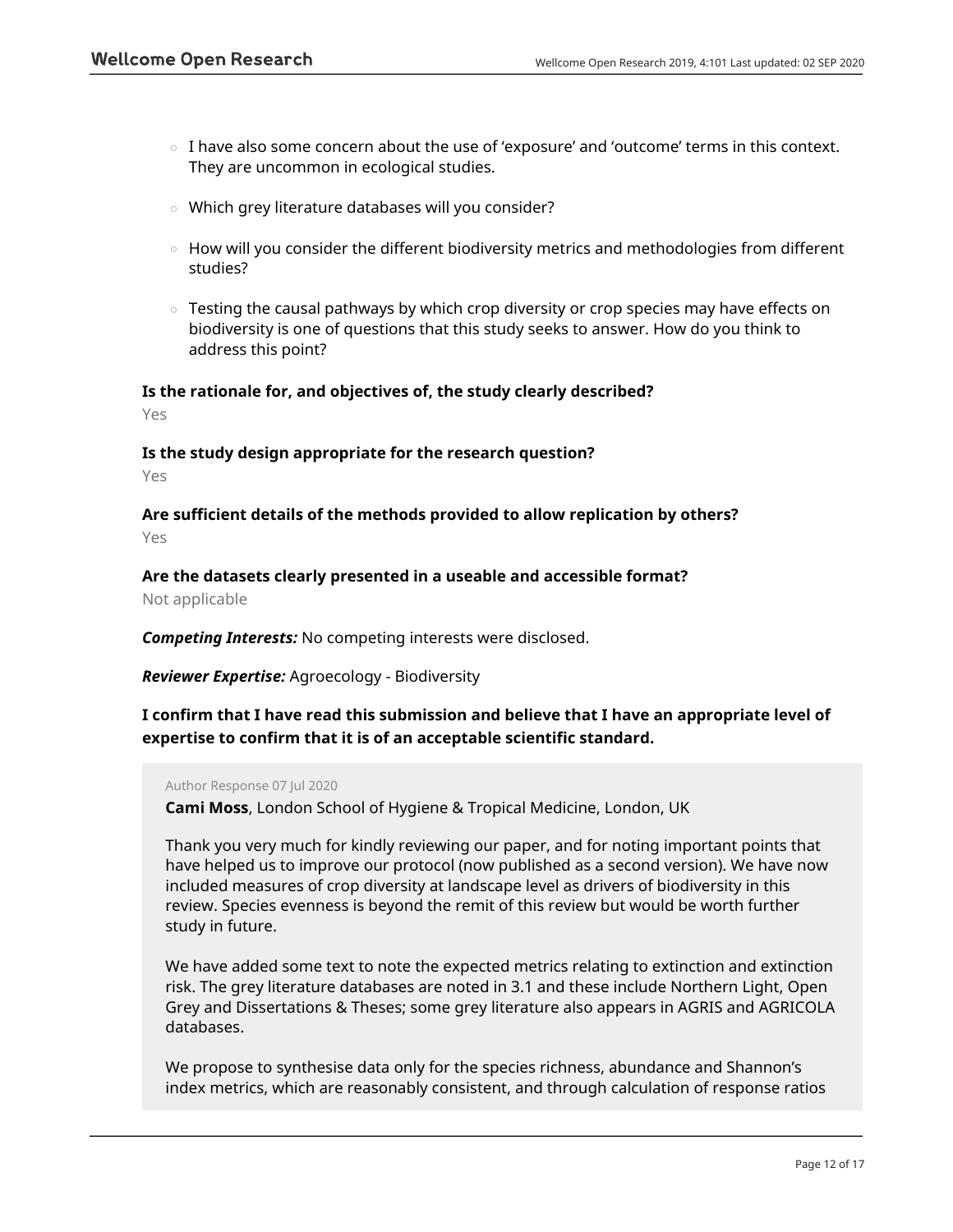which we expect to be a more robust measure of effect taking account of different study methodologies (see 3.5). We do not propose to test causal pathways in this analysis, but we aim to give a narrative summary of the literature where pathways have been evidenced by the original study authors.

Please also note that as the number of syntheses on microbial responses to crop diversity has grown and now includes two new publications (Chen et al 2019 and Kim et al 2020) in addition to others (Venter et al 2016 and Bowles et al 2017), we have opted to reduce the scope of this review to include only biodiversity responses among flora and fauna, excluding microbes.

Thank you for noting common terms used in ecology – we have updated accordingly. Please do let us know if you have any further comments on these changes, or if we can provide any further points of clarification.

*Competing Interests:* I declare no competing interests.

Reviewer Report 30 August 2019

### <https://doi.org/10.21956/wellcomeopenres.16753.r35846>

**© 2019 Redlich S.** This is an open access peer review report distributed under the terms of the [Creative Commons](https://creativecommons.org/licenses/by/4.0/) [Attribution License](https://creativecommons.org/licenses/by/4.0/), which permits unrestricted use, distribution, and reproduction in any medium, provided the original work is properly cited.



### **Sarah Redlich**

Department of Animal Ecology and Tropical Biology, Biocenter, University of Würzburg, Würzburg, Germany

### **General comments**

Biodiversity loss across all taxa and scales is a hugely important topic, especially in the light of global change, ecosystem resilience and resistance. At the same time, agricultural intensification plays a major role in species declines, necessitating a move towards biodiversity-friendly farming practices. The value of crop diversity and crop type for soil quality and productivity has long been shown, and numerous studies and literature reviews highlight the benefits for biodiversity as well. However, most of these papers concentrate on specific taxonomic groups or study systems, and quantitative syntheses of crop diversity effects are mainly lacking. For instance, two published quantitative reviews by Dassou & Tixier (2016)[1](jar:file:/work/f1000research/webapps/ROOT/WEB-INF/lib/service-1.0-SNAPSHOT.jar!/com/f1000research/service/export/pdf/#rep-ref-35846-1) and Letourneau *et al*. (2011)[2](jar:file:/work/f1000research/webapps/ROOT/WEB-INF/lib/service-1.0-SNAPSHOT.jar!/com/f1000research/service/export/pdf/#rep-ref-35846-2) focus primarily on abundance and/or richness measures of herbivores and predators, ignoring other taxonomic groups. Therefore, quantitatively summarising the effects of crop diversity and crop type on different taxa and other aspects of biodiversity such as extinction risk is an essential step forward.

This study protocol proposes a method to screen and synthesise literature related to the benefits of crop diversity and crop species on biodiversity in agricultural landscapes. The authors propose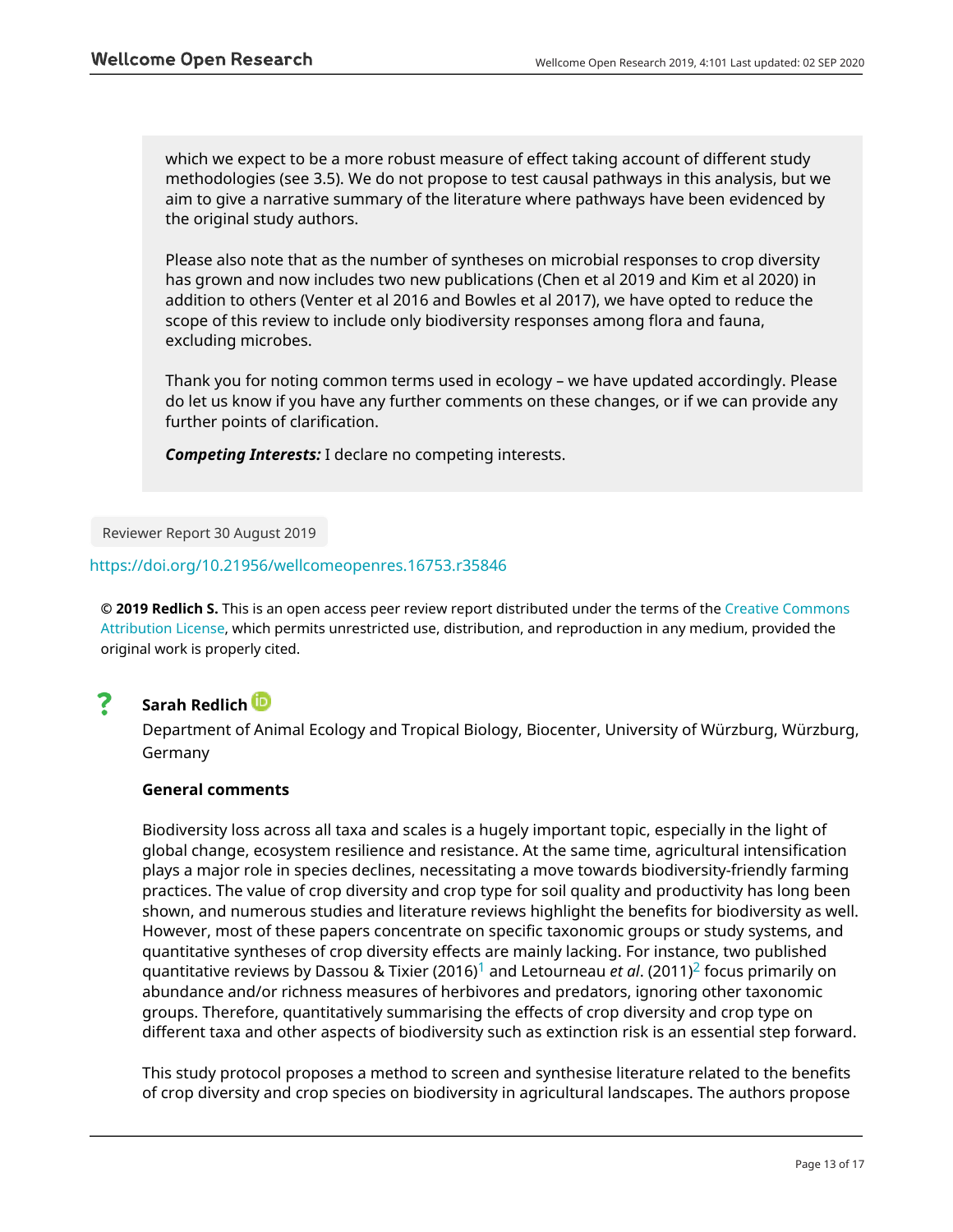to review both peer-reviewed and grey literature databases using a variety of different search terms, then applying thorough quality and bias assessment of potential studies, before narratively and quantitatively synthesising the effects.

While acknowledging the great importance of the proposed review, there are a few general shortcomings of the study protocol that I would like to address.

Next to temporal crop diversity (crop rotations), the authors mention mixed cropping or intercropping as a type of spatial crop diversity included in the review. What about crop diversity on a landscape scale, i.e. not on the same field? This spatial crop diversity can have positive effects on biodiversity and ecosystem services (e.g. Fahrig *et al*. 2015[3](jar:file:/work/f1000research/webapps/ROOT/WEB-INF/lib/service-1.0-SNAPSHOT.jar!/com/f1000research/service/export/pdf/#rep-ref-35846-3); Hiron *et al*., 2015[4](jar:file:/work/f1000research/webapps/ROOT/WEB-INF/lib/service-1.0-SNAPSHOT.jar!/com/f1000research/service/export/pdf/#rep-ref-35846-4); Palmu, Ekroos, Hanson, Smith, & Hedlund, 2014 $^5$  $^5$ ; Redlich, Martin, & Steffan-Dewenter, 2018 $^6$  $^6$ ). It also plays an important role in agricultural policy, for example in Europe, where farmers are obliged to increase the number of crops grown on a farm.

On the other hand, I slightly struggle with the term 'crop species' used throughout the paper. For two reasons:

First, I think that the term 'crop species' is slightly misleading in this context, as it could also imply the richness of crop species, which is obviously not the intention. Using a term such as 'crop type' or 'crop identity' may be helpful.

Second, quantitatively assessing the effect of 'crop species' is non-trivial, because there are numerous crops grown worldwide (and there is no geographical restriction applied in this review), and each crop could have been compared to numerous other crops or mixed natural-agricultural systems. These different crop-crop combinations, however, can only be assessed with difficulty and a lot of effort, and most likely not using quantitative measures. Rightly, the authors expect this issue and propose narrative and mapping approaches instead. They also suggest the grouping of crops whenever needed or possible (e.g. by crop characteristics/functions). To me, the latter approach is most valid and useful, as different studies have shown the benefits of using functional groupings over crop species per se. In this case, however, the title and use of the term 'crop species' is misleading.

As a last general comment, the terms "exposure" and "outcome" are not normally used in ecology (which is the primary field of research this review focuses on) to describe drivers (crop diversity and crop type) and response variables (biodiversity metrics). In ecological studies, the 'outcome' would be that effects are either positive, neutral or negative for biodiversity.

Apart from these and some minor points (see below) that may require some clarification, I recognize the value of the planned review and the generally strong and thorough design of the study protocol. I am very much looking forward to seeing some first results of a quantitative synthesis of crop diversity effects on biodiversity.

### **Section-specific comments**

### **Abstract**

I missed a sentence about why the loss of biodiversity is considered a problem, especially in agricultural systems.

"Crop species are also known to have independent impacts on biodiversity." This sentence is not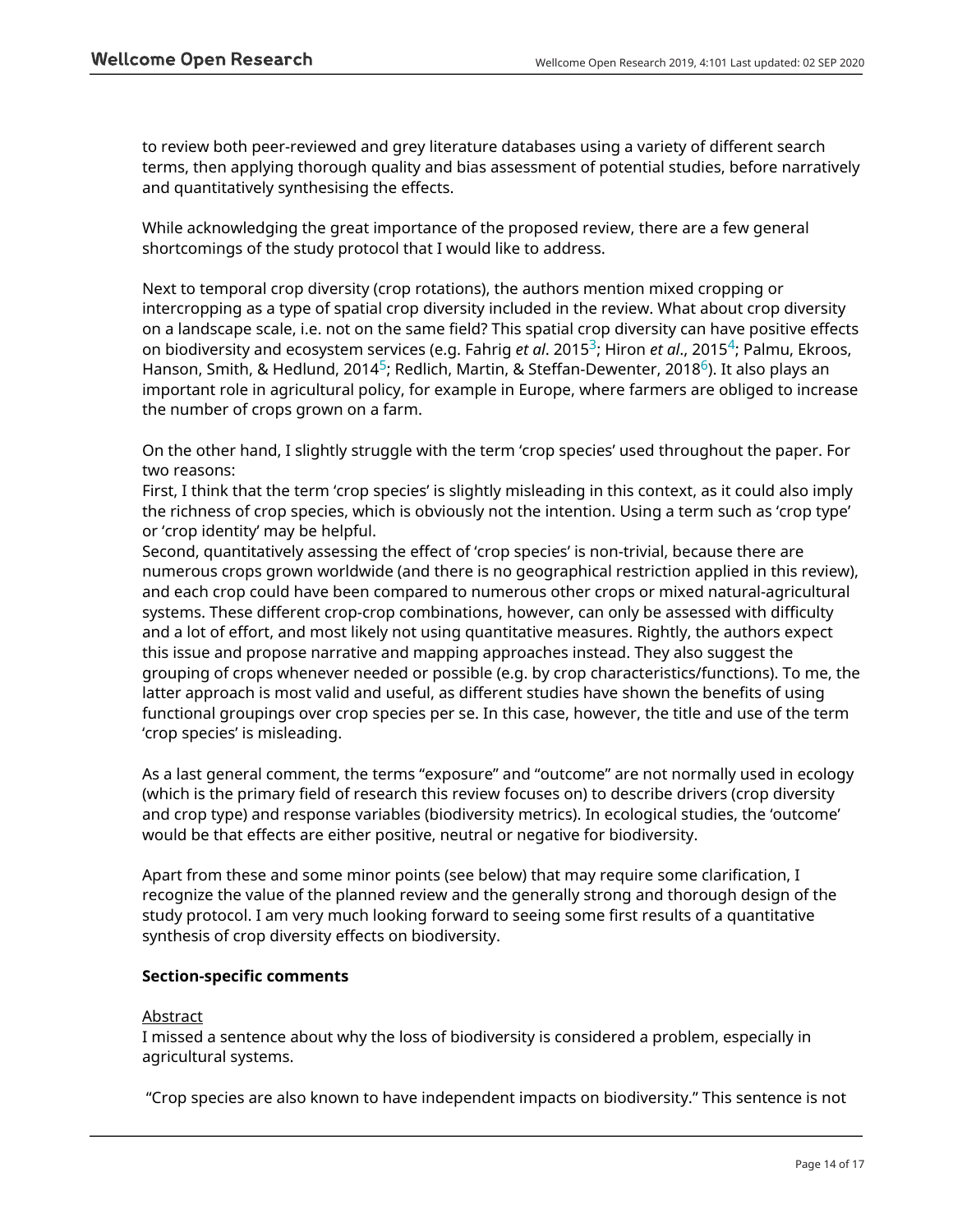very clear, especially the meaning of 'crop species'. I guess the authors aim to say that depending on the crop type, effects on biodiversity can differ (independently of overall crop diversity benefits).

"… and a proportion will be independently conducted by a second reviewer." The idea that the second reviewer takes over the task of quality control only becomes clear when reading the methods section.

### **Background**

I missed the link between land use (which can include a lot of changes not only related to agriculture) and agricultural intensification.

"These factors, together with crop species and related management and production cycles, determine the intensity of agricultural management". As in the abstract, the exact meaning of 'crop species' in this context is not clear to me. I assume the authors mean to say that the type of crop grown also determines the management practices and crop rotations required, and therefore makes farming more or less intensive (e.g. oilseed rape farming requires high insecticide inputs, while winter wheat needs large amounts of fertilizer inputs and is often grown in short rotations).

I agree that land use and land use change affect biodiversity, but not necessarily why "these factors" should determine the intensity of agricultural management, unless a change in land use involves growing more management intensive crops, monocultures etc.

What is the difference between 'rotation of crops' and 'the practice of growing different crops in the same field, rotated seasonally or annually'?

### Aim and objectives

Secondary questions and study objectives are redundant (e.g. "Are there trends in the response of biodiversity to crop diversity across different taxonomic groups or biomes?" and "To identify trends in the response of biodiversity to crop diversity across different taxonomic groups or biomes"). I recommend focussing on study objectives, as these more clear.

### Methods

Methods, statistical analyses and visualisation options seem to be appropriate for the purpose of this review.

I very much like the fact that the literature search is not restricted to scientific literature, but also grey literature and dissertations/thesis. While some may argue that the quality of such literature may not compare to peer-review research articled, I am a strong advocate for recognizing the value of research that does not end up being published in scientific journals, as an abundant amount of relevant evidence otherwise gets lost. I also believe that applying quality and bias assessment as described later will ensure comparable standards for both peer-reviewed and grey literature.

The list of databases and the search terms used to find papers assessing drivers and biodiversity metrics seem to be quite comprehensive. The authors make huge efforts to double-check the screening and coding process, ensure the study quality and reduce the risk of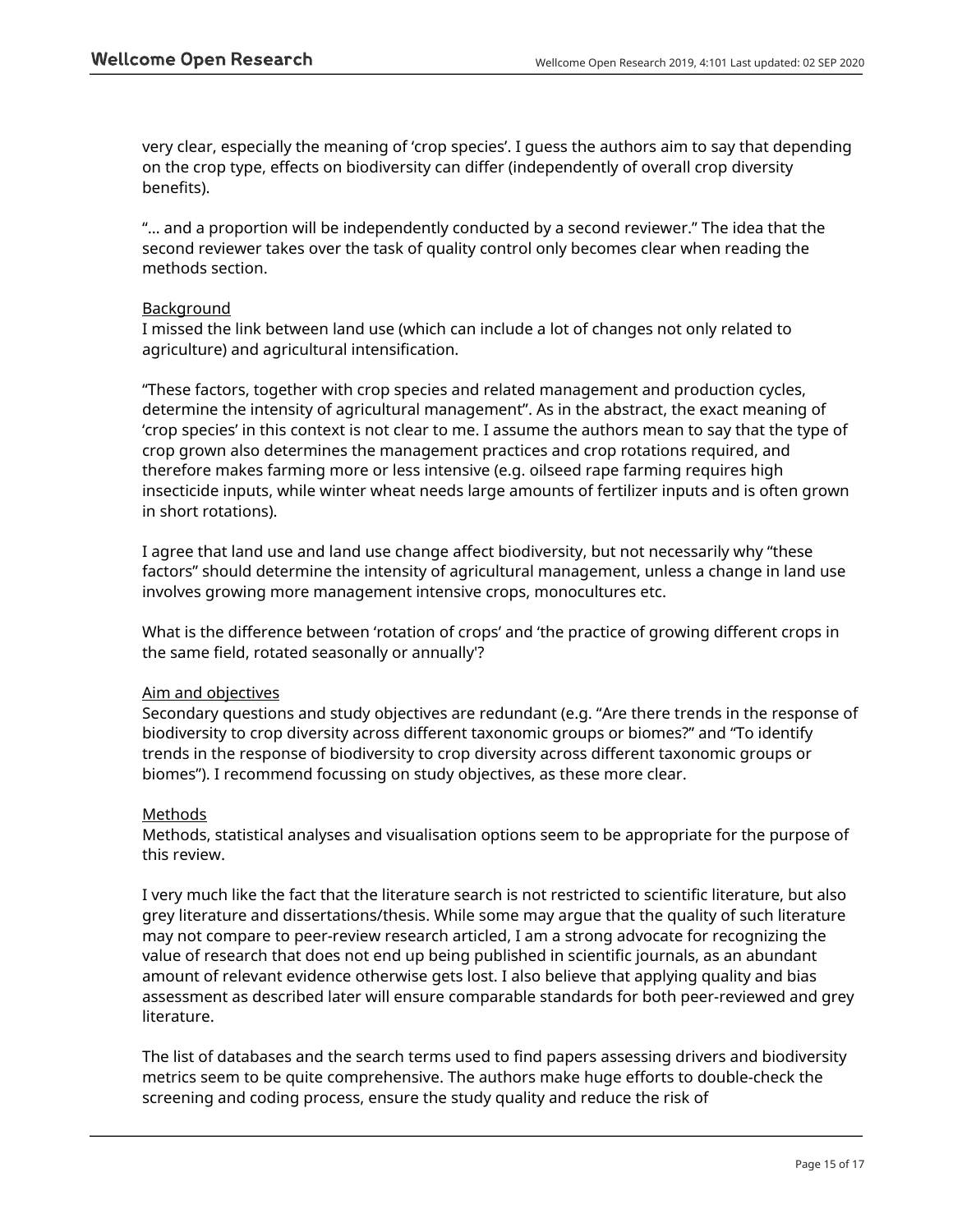methodological/design/publication bias. Notwithstanding my comments above about pooling crop species, using narrative description and mapping would be a nice (but time-consuming) way to deal with insufficient/heterogeneous data. I also very much appreciate the protocol for recoding every step of the review process and data acquisition, as well as applying the Critical Appraisal Skills Programme used in healthcare science to an ecological study!

Some other comments:

- $\,\circ\,$  For biodiversity metrics: I suggest to stick with the same term and order in the table and text (e.g. always "relative species rarity").
- What does the inclusion criterion 'All years' refer to?
- $\circ$  "comparators" does not sound like the right word in this context. "Control" or even "reference/baseline crop/habitat" may be more suitable.
- $\circ$   $\,$  Again, what about across-field spatial crop diversity? In this case the control would be a landscape with low spatial crop diversity (e.g. multi-crop landscapes compared to landscapes with only a few crops grown).
- $\,\circ\,$  "Exposure effects presented solely in combination with landscape composition or other agricultural management effects e.g. non-crop vegetation or structures (except grasslands used for pasture/grazing), no-till, etc" This is not clear to me.
- $\circ$   $\,$  Options to shorten and combine: "A contact record sheet will be kept with author names and study title, email addresses, dates(s) of contact, and results of contact. If no new contact information can be identified and there is no response from the author, or if the author declines to share data, the study will be excluded from further analysis".

### **References**

1. Dassou AG, Tixier P: Response of pest control by generalist predators to local-scale plant diversity: a meta-analysis.*Ecol Evol*. **6** (4): 1143-53 [PubMed Abstract](http://www.ncbi.nlm.nih.gov/pubmed/26839684) | [Publisher Full Text](https://doi.org/10.1002/ece3.1917) 2. Letourneau D, Armbrecht I, Rivera B, Lerma J, et al.: Does plant diversity benefit agroecosystems? A synthetic review. *Ecological Applications*. 2011; **21** (1): 9-21 [Publisher Full Text](https://doi.org/10.1890/09-2026.1) 3. Fahrig L, Girard J, Duro D, Pasher J, et al.: Farmlands with smaller crop fields have higher withinfield biodiversity. *Agriculture, Ecosystems & Environment*. 2015; **200**: 219-234 [Publisher Full Text](https://doi.org/10.1016/j.agee.2014.11.018) 4. Hiron M, Berg Å, Eggers S, Berggren Å, et al.: The relationship of bird diversity to crop and noncrop heterogeneity in agricultural landscapes. *Landscape Ecology*. 2015; **30** (10): 2001-2013 [Publisher Full Text](https://doi.org/10.1007/s10980-015-0226-0)

5. Palmu E, Ekroos J, Hanson H, Smith H, et al.: Landscape-scale crop diversity interacts with local management to determine ground beetle diversity. *Basic and Applied Ecology*. 2014; **15** (3): 241-249 [Publisher Full Text](https://doi.org/10.1016/j.baae.2014.03.001)

6. Redlich S, Martin E, Steffan-Dewenter I: Landscape-level crop diversity benefits biological pest control. *Journal of Applied Ecology*. 2018; **55** (5): 2419-2428 [Publisher Full Text](https://doi.org/10.1111/1365-2664.13126)

### **Is the rationale for, and objectives of, the study clearly described?**

Yes